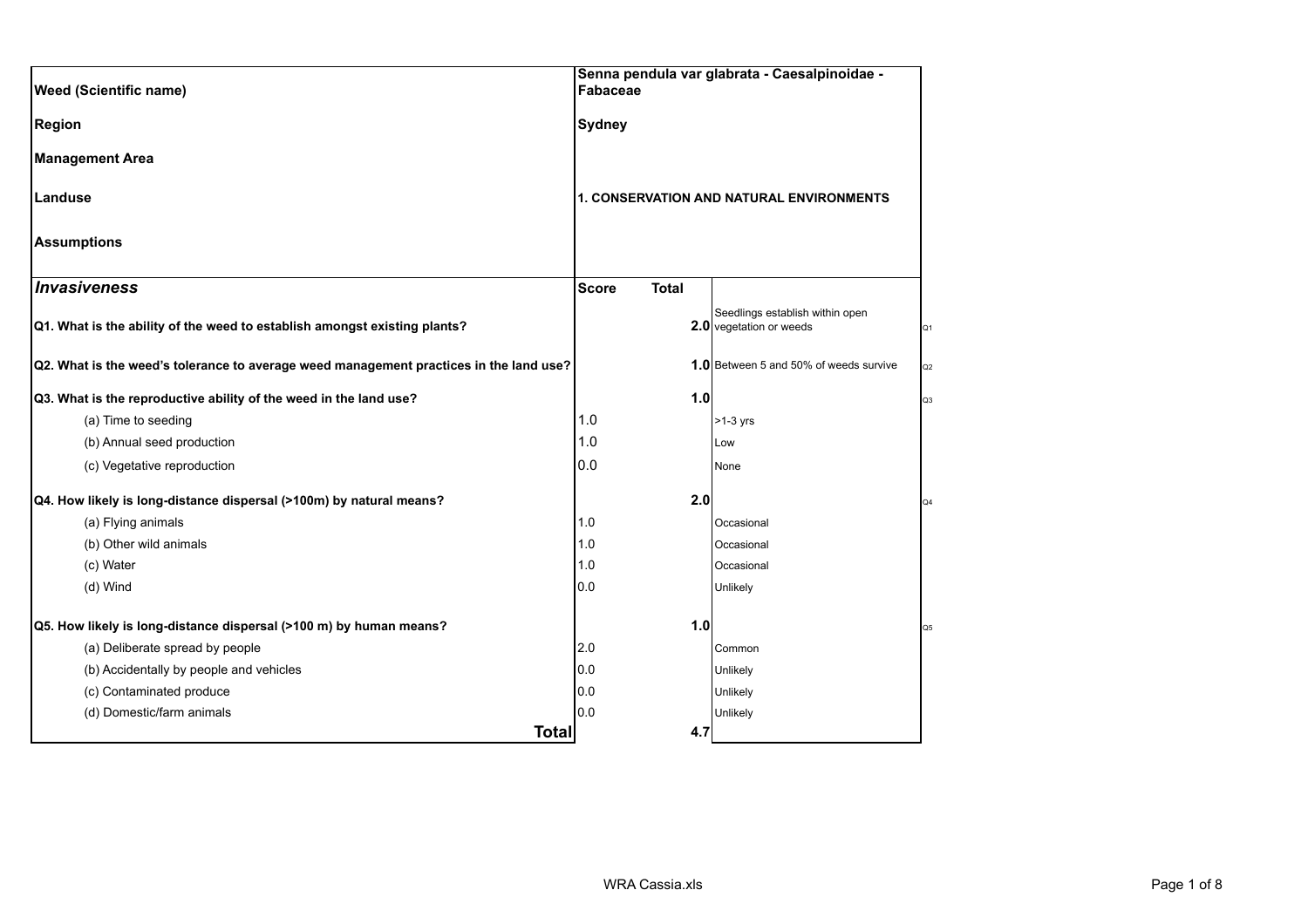| <b>Impacts</b>                                                                                                              | <b>Score</b><br><b>Total</b> |                        |                |
|-----------------------------------------------------------------------------------------------------------------------------|------------------------------|------------------------|----------------|
| Q1. Does the weed reduce the establishment of desired plants?                                                               |                              | $1.0 < 10\%$ reduction | Q <sub>1</sub> |
| Q2. Does the weed reduce the yield or amount of desired vegetation?                                                         |                              | $1.0 < 10\%$ reduction | Q2             |
| Q3. Does the weed reduce the quality of products, diversity or services available from the<br>land use?                     |                              | $1.0$ Low              | Q <sub>3</sub> |
| Q4. What is the weed's potential to restrict the physical movement of people, animals,<br>vehicles, machinery and/or water? |                              | $0.0$ None             | Q4             |
| Q5. What is the weed's potential to negatively affect the health of animals and/or people?                                  |                              | $1.0$ Low              | Q <sub>5</sub> |
| Q6. Does the weed have major positive or negative effects on environmental health?                                          | 1.0                          |                        | Q6             |
| (a) food/shelter                                                                                                            | 0.0                          | Minor or no effect     |                |
| (b) fire regime                                                                                                             | 0.0                          | Minor or no effect     |                |
| (c) altered nutrient levels                                                                                                 | 0.0                          | Minor or no effect     |                |
| (d) soil salinity                                                                                                           |                              | Do not know            |                |
| (e) soil stability                                                                                                          | 10.0                         | Minor or no effect     |                |
| (f) soil water table                                                                                                        | 10.0                         | Minor or no effect     |                |
| Total                                                                                                                       | 2.6                          |                        |                |
| <b>Potential Distribution</b>                                                                                               |                              |                        |                |
| Q1. Within the geographic area being considered, what is the percentage area of land use<br>that is suitable for the weed?  |                              | 8.0 60-80% of land use | Q1             |
| <b>Comparative weed risk score</b>                                                                                          | 98                           |                        |                |
| Weed risk category                                                                                                          | <b>Medium</b>                |                        |                |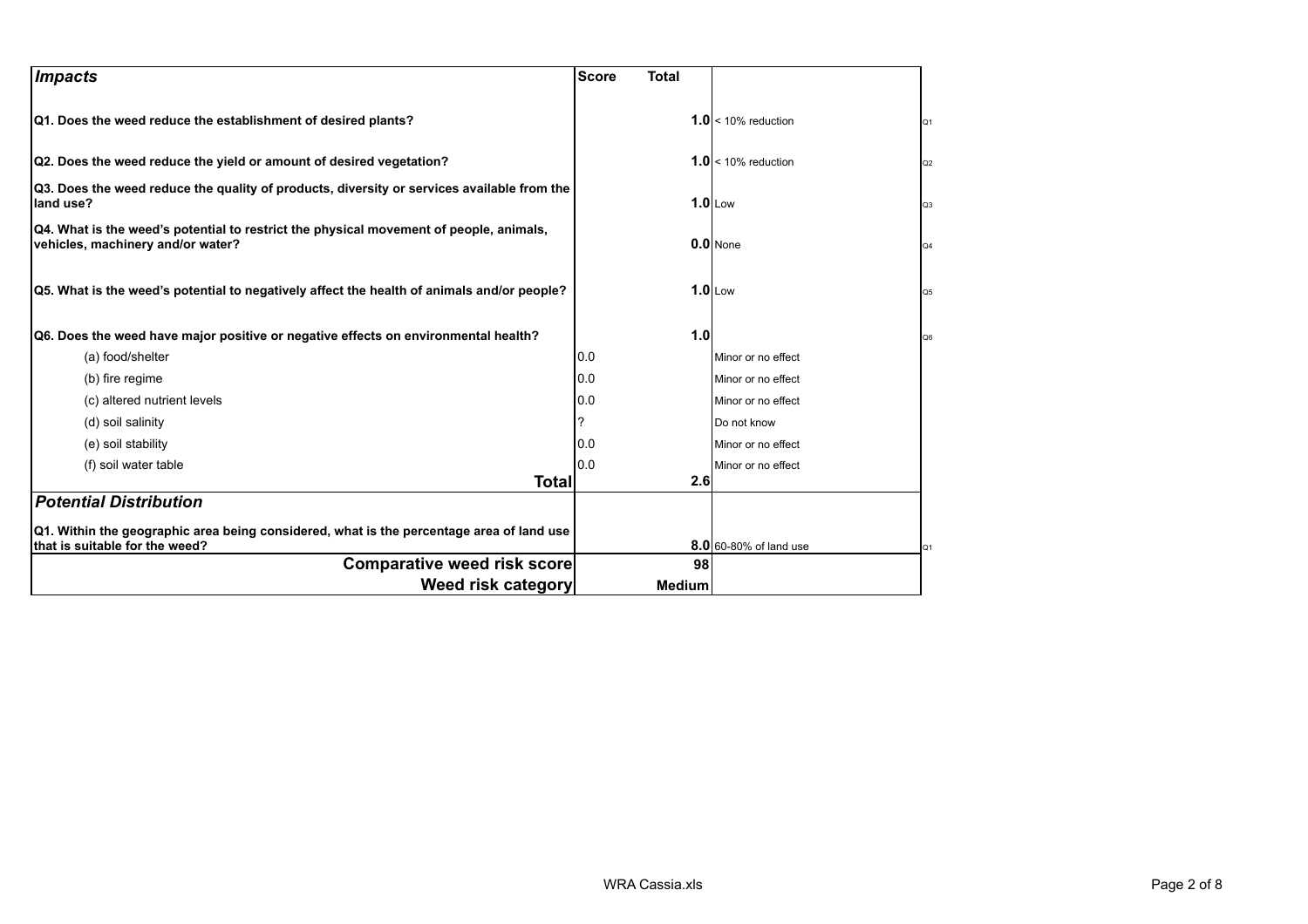| <b>Control Costs</b>                                                                                       | <b>Score</b><br>Total        |                         |                |
|------------------------------------------------------------------------------------------------------------|------------------------------|-------------------------|----------------|
| Q1. How detectable is the weed?                                                                            | $\mathbf{2}$                 |                         | Q1             |
| (a) Distinguishing features                                                                                |                              | always distinct         |                |
| (b) Period of year shoot growth visible                                                                    |                              | > 8 months              |                |
| (c) Height at maturity                                                                                     |                              | $0.5 - 2m$              |                |
| (d) Pre-reproductive height in relation to other vegetation                                                | 2                            | below canopy            |                |
| Q2. What is the general accessibility of known infestations at the optimum time of<br>treatment?           |                              | 0 high                  | Q <sub>2</sub> |
| Q3. How expensive is management of the weed in the first year of targeted control?                         | 4                            |                         | Q3             |
| (a) Chemical costs/ha                                                                                      |                              | medium (\$100-\$249/ha) |                |
| (b) Labour costs/ha                                                                                        |                              | very high (>\$500/ha)   |                |
| (c) Equipment costs                                                                                        |                              | low                     |                |
|                                                                                                            |                              |                         |                |
| Q4. What is the likely level of participation from landholders/volunteers within the land<br>use at risk?  |                              | $0.0$ high              | Q4             |
| <b>Total</b>                                                                                               | 5.0                          |                         |                |
| <b>Persistence</b>                                                                                         | <b>Score</b><br><b>Total</b> |                         |                |
| Q1. How effective are targeted management treatments applied to infestations of the<br>weed?               |                              | 1 high                  | Q1             |
| Q2. What is the minimum time period for reproduction of sexual or vegetative<br>propagules?                |                              | $0$ >2 years            | Q2             |
| Q3. What is the maximum longevity of sexual or vegetative propagules?                                      |                              | $2 > 5$ years           | Q <sub>3</sub> |
| Q4. How likely are new propagules to continue to arrive at control sites, or to start new<br>infestations? | 2.0                          |                         | Q4             |
| (a) Long-distance (>100m) dispersal by natural means                                                       |                              | occasional              |                |
| (b) Long-distance (>100m) dispersal by human means                                                         |                              | occasional              |                |
| <b>Total</b>                                                                                               | 4.5                          |                         |                |
| <b>Current distribution</b>                                                                                |                              |                         |                |
| Q1. What percentage area of the land use in the geographical area is currently infested by<br>the weed?    |                              | $0.1$ <1% of land use   | Q1             |
| Q2. What is the number of infestations, and weed distribution within the geographic area                   |                              |                         |                |
| being considered?                                                                                          |                              | 1.0 scattered           | Q2             |
| Total                                                                                                      | 0.9                          |                         |                |
| <b>Comparative feasibility of coordinated control score</b>                                                | 21                           |                         |                |
| <b>Feasibility of coordinated control category</b>                                                         | High                         |                         |                |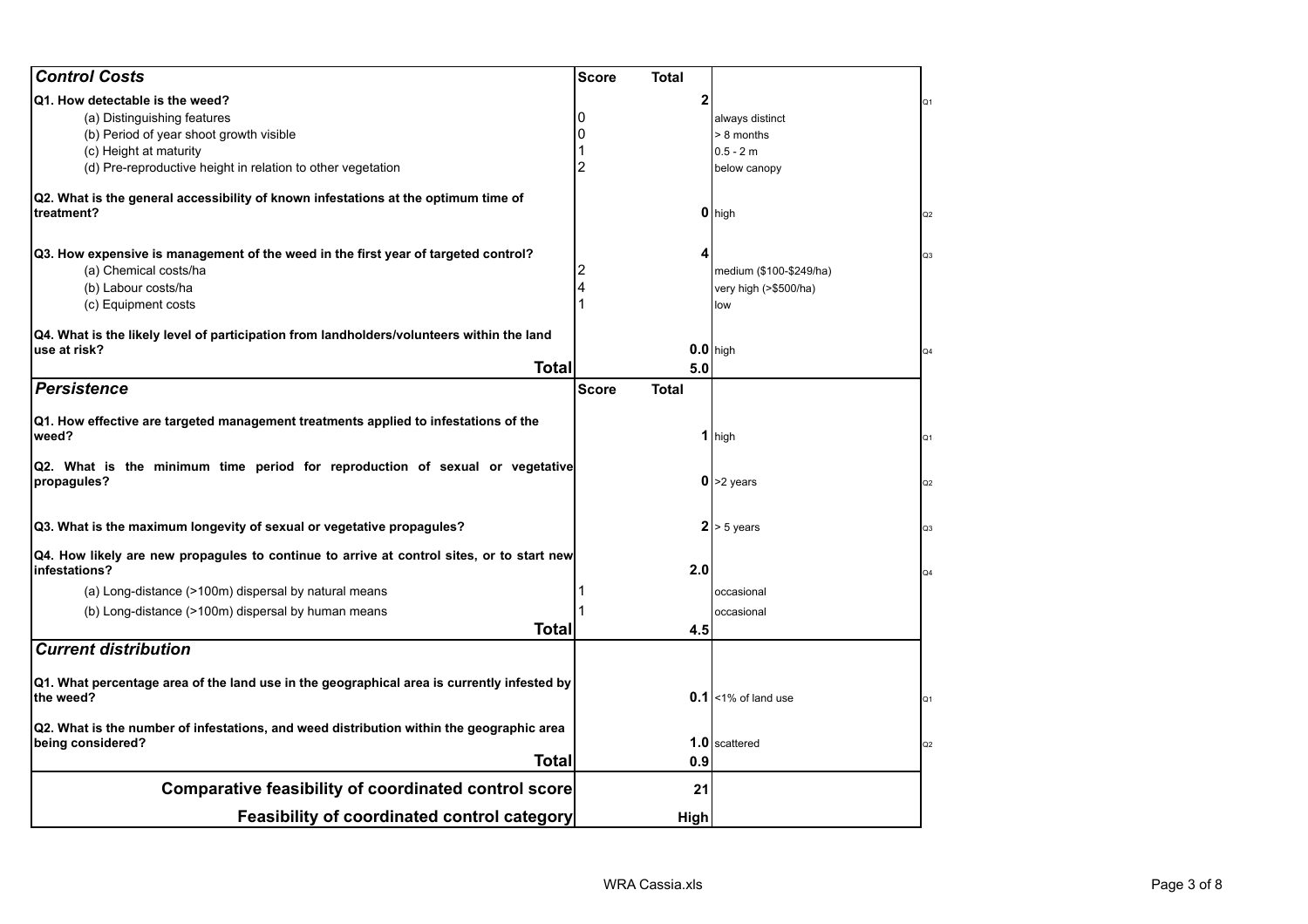| Management priority category Protect priority sites |                                       |
|-----------------------------------------------------|---------------------------------------|
| <b>Calculation of overall uncertainty score</b>     | 1%                                    |
|                                                     | Response <sub>Submit Assessment</sub> |
| <b>Positive Impacts</b>                             |                                       |
| References/Other comments                           |                                       |

Re: Sources: Many of the questions above answered as a group by: C Williams - Sydney North WC, R Adlmayer Sydney Central WC, M Costigan Sydney West/Blue Mountains WC, and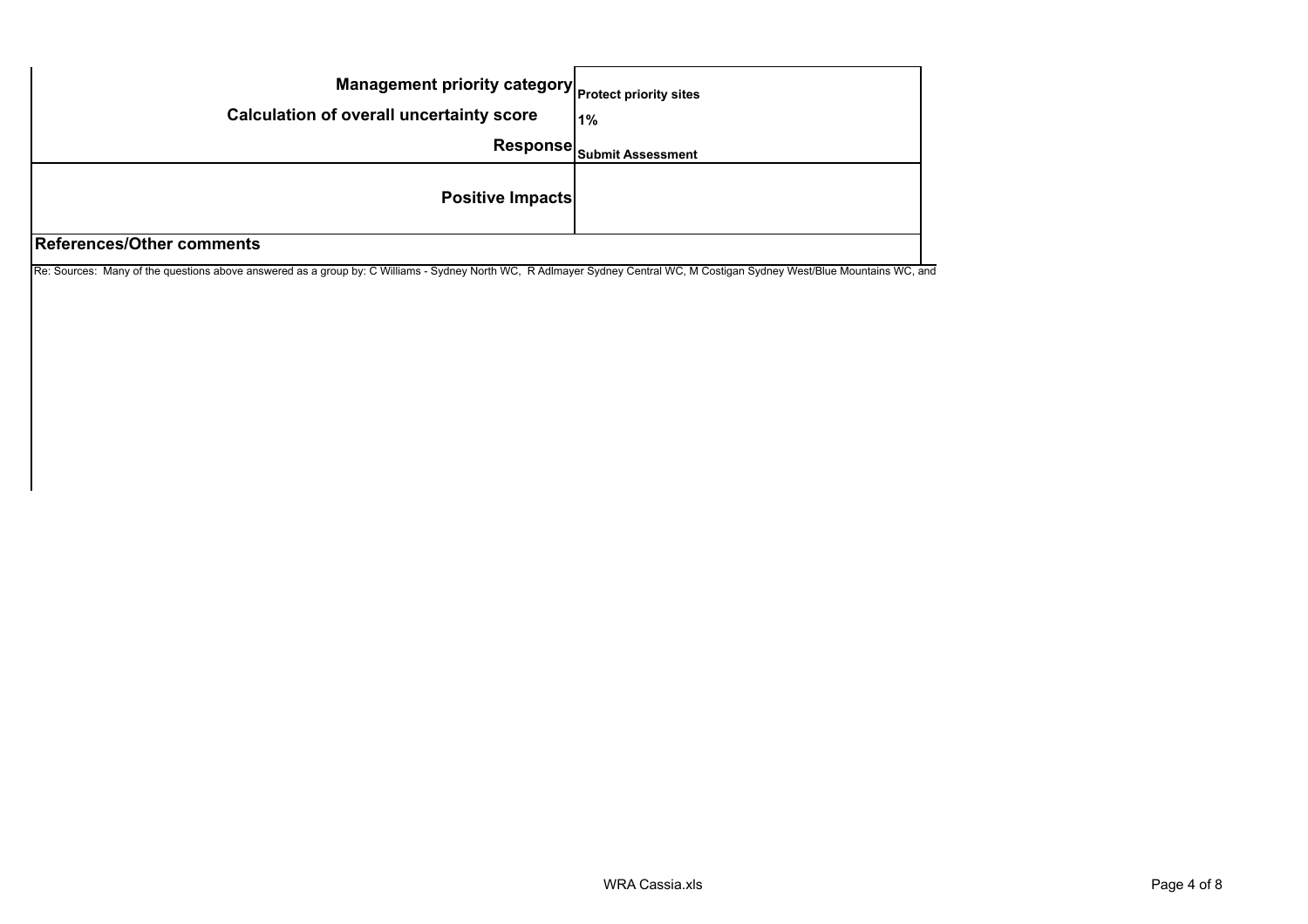**Source and comments**

http://www.esc.nsw.gov.au/weeds/Sheets/shrubs/S%20Cassia.htm http://www.fleppc.org/ID\_book/senna%20pendula.pdf.

see below

http://www.weedsbluemountains.org.au/more\_weeds\_woody.asp http://www.fleppc.org/ID\_book/senna%20pendula.pdf

http://www.esc.nsw.gov.au/weeds/Sheets/shrubs/S%20Cassia.htm

http://www.esc.nsw.gov.au/weeds/Sheets/shrubs/S%20Cassia.htm Also dispersed by soil movement. http://www.fleppc.org/ID\_book/senna%20pendula.pdf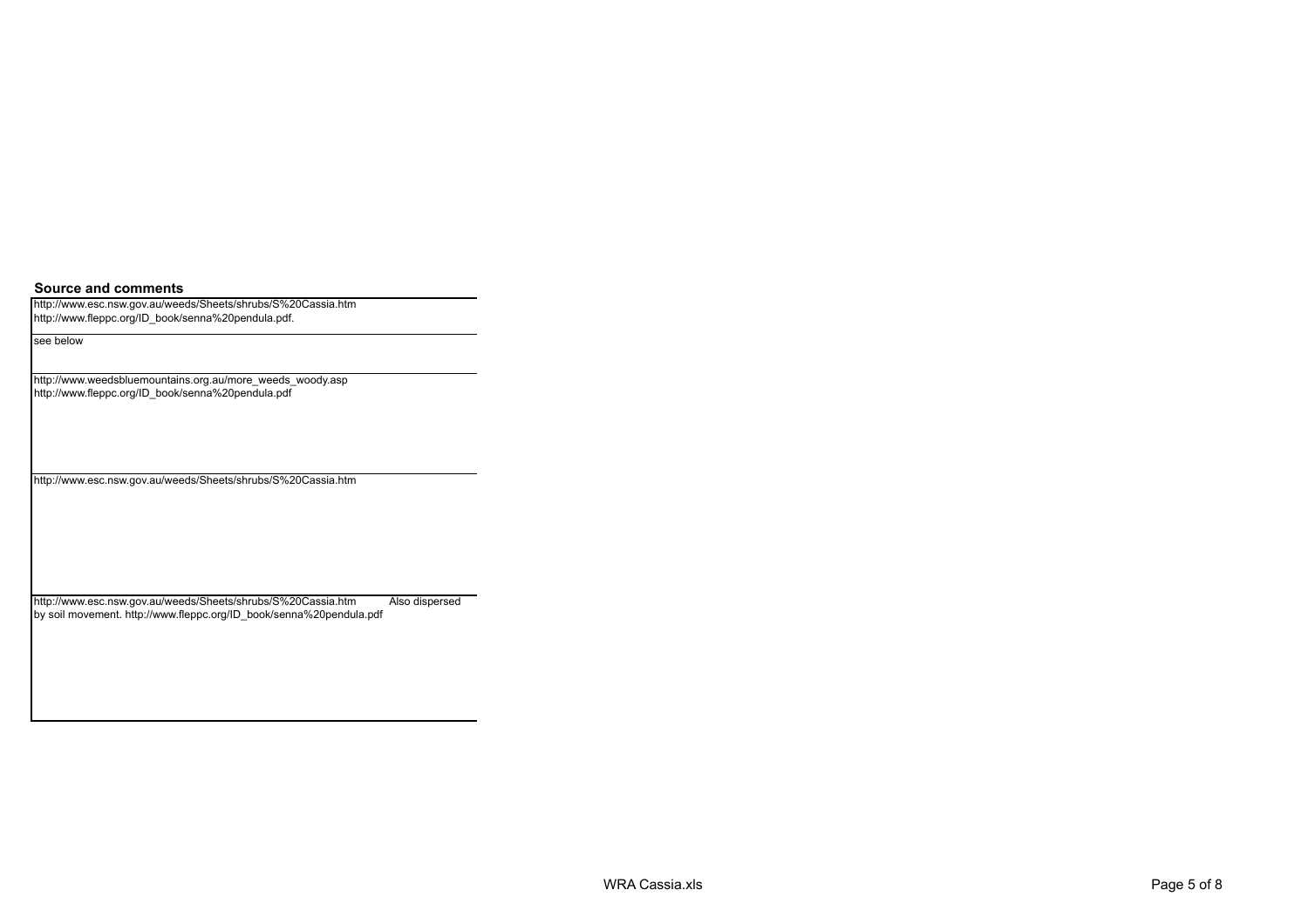http://www.fleppc.org/ID\_book/senna%20pendula.pdf

http://www.fleppc.org/ID\_book/senna%20pendula.pdf

http://www.fleppc.org/ID\_book/senna%20pendula.pdf

Medicinal use, can also be toxic.

Salt tolerant. http://www.fleppc.org/ID\_book/senna%20pendula.pdf Germination stimulated by fire. Plants resprout from roots after fire. http://www.esc.nsw.gov.au/weeds/Sheets/shrubs/S%20Cassia.htm Nitrogen fixer.

Grows in most habitats including sand dunes and ephemeral wetlands/waterways.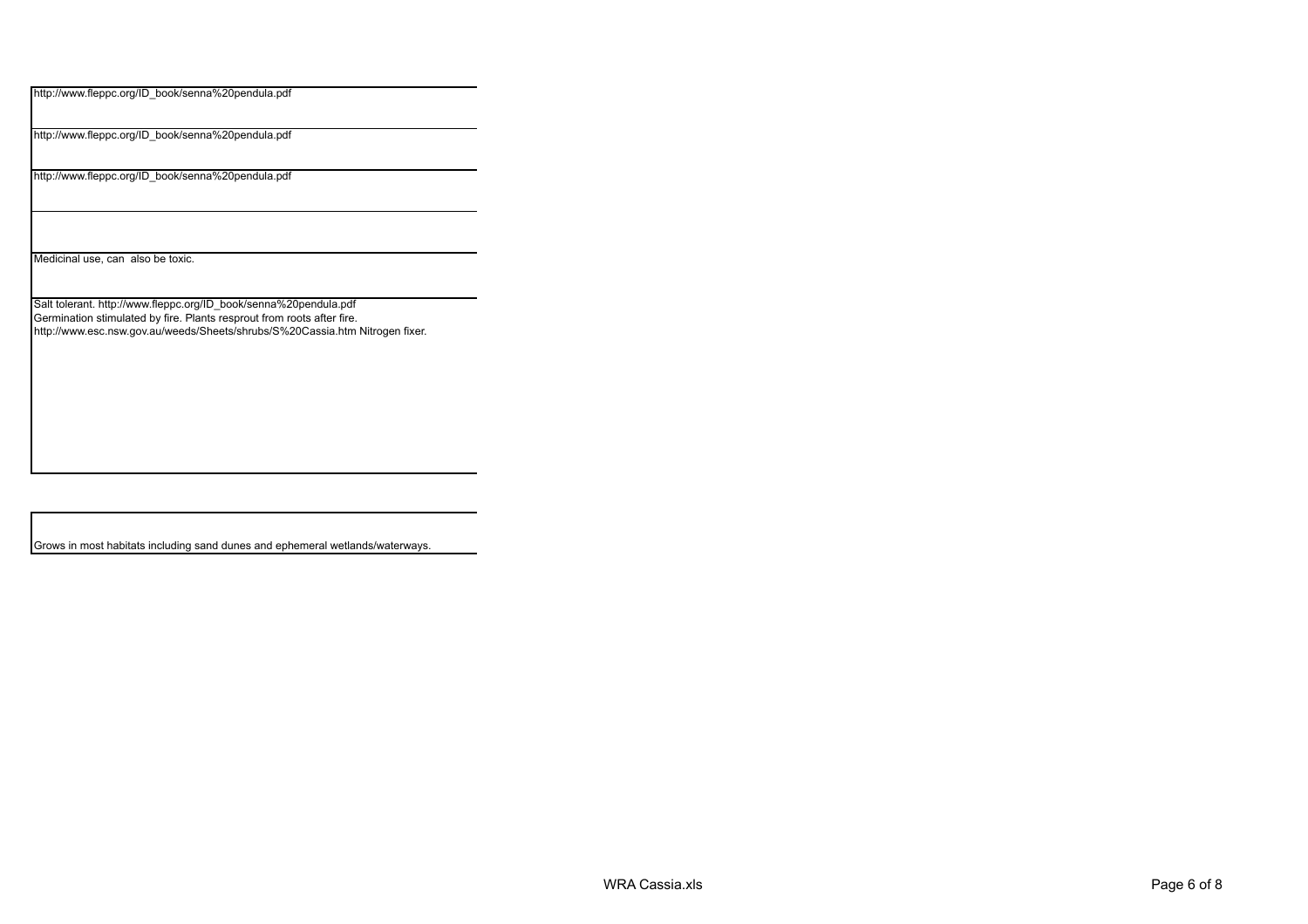| http://www.esc.nsw.gov.au/weeds/Sheets/shrubs/S%20Cassia.htm Occasional plants |  |
|--------------------------------------------------------------------------------|--|
| have been seen to reach 4m.                                                    |  |

http://www.esc.nsw.gov.au/weeds/Sheets/shrubs/S%20Cassia.htm

http://www.fleppc.org/ID\_book/senna%20pendula.pdf

Size of existing infestations varies across Sydney region.